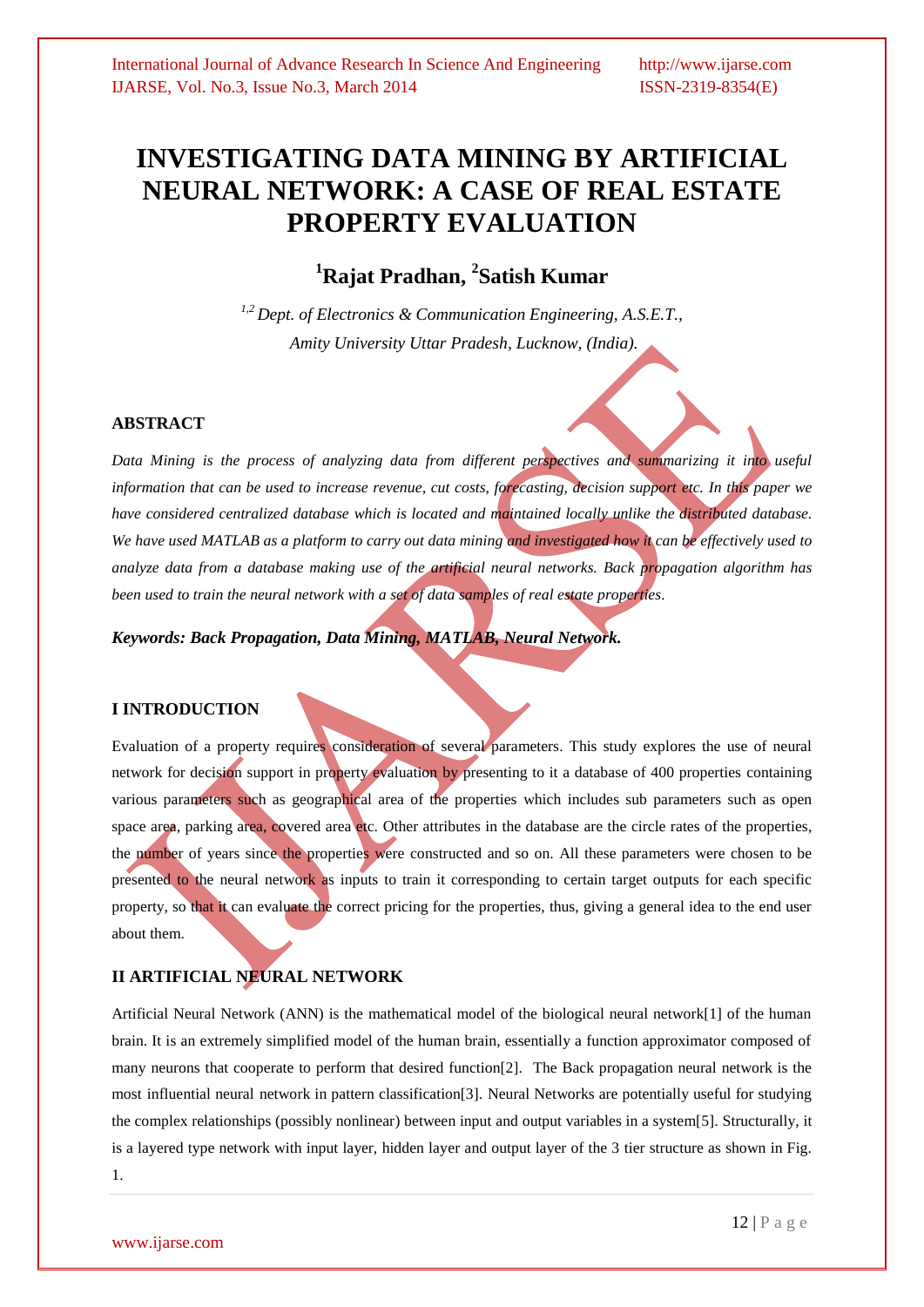

**Figure 1: ANN Layered Structure**

The input layer of the ANN is the one where the inputs are presented to the network in the form of input vectors in MATLAB. The hidden layer of the network is the one where the computational work of weight correction is done by back propagation algorithm by making use of the gradient descent method[3]. The output layer of the ANN is the one where we get the final output from the network. There is no restriction in choosing the number of neurons in all the three layers. An ANN consists of interconnected processing units, the general model of which consists of a summing part followed by an output part. The summing part receives input values from the input layer, weights each value and computes a weighted sum[6]. The number of neurons can be selected as per the requirement of the user according to the problem to be solved.

The Back Propagation learning process can be described as follows [1]:

1. The weight matrices initialized with random numbers which are small non zero values.

2. The bias vectors initialized with random numbers.

3. With the initialized values the output vector is computed corresponding to the input vector.

4. Weights adjusted between the hidden and output layer as well as between input and the hidden layer.

5. Bias vectors adjusted.

6. Above mentioned procedure repeated until the particular sum squared error reached.

The commonly used activation functions used in MATLAB are *logsig*, *tansig*.

$$
\log sig(x) = \frac{1}{1 + \exp(-x)}
$$
  

$$
\tan sig(x) = \frac{2}{1 + \exp(-2x)}
$$

These are called the *sigmoid functions*. The process of obtaining the weight matrix and bias vector is called as *Training.*

### **III DATA MINING**

Data Mining is also called as data archaeology, data dredging, data harvesting, is the process of extracting hidden knowledge from large volumes of raw data and using it to make crucial business decisions[4]. The term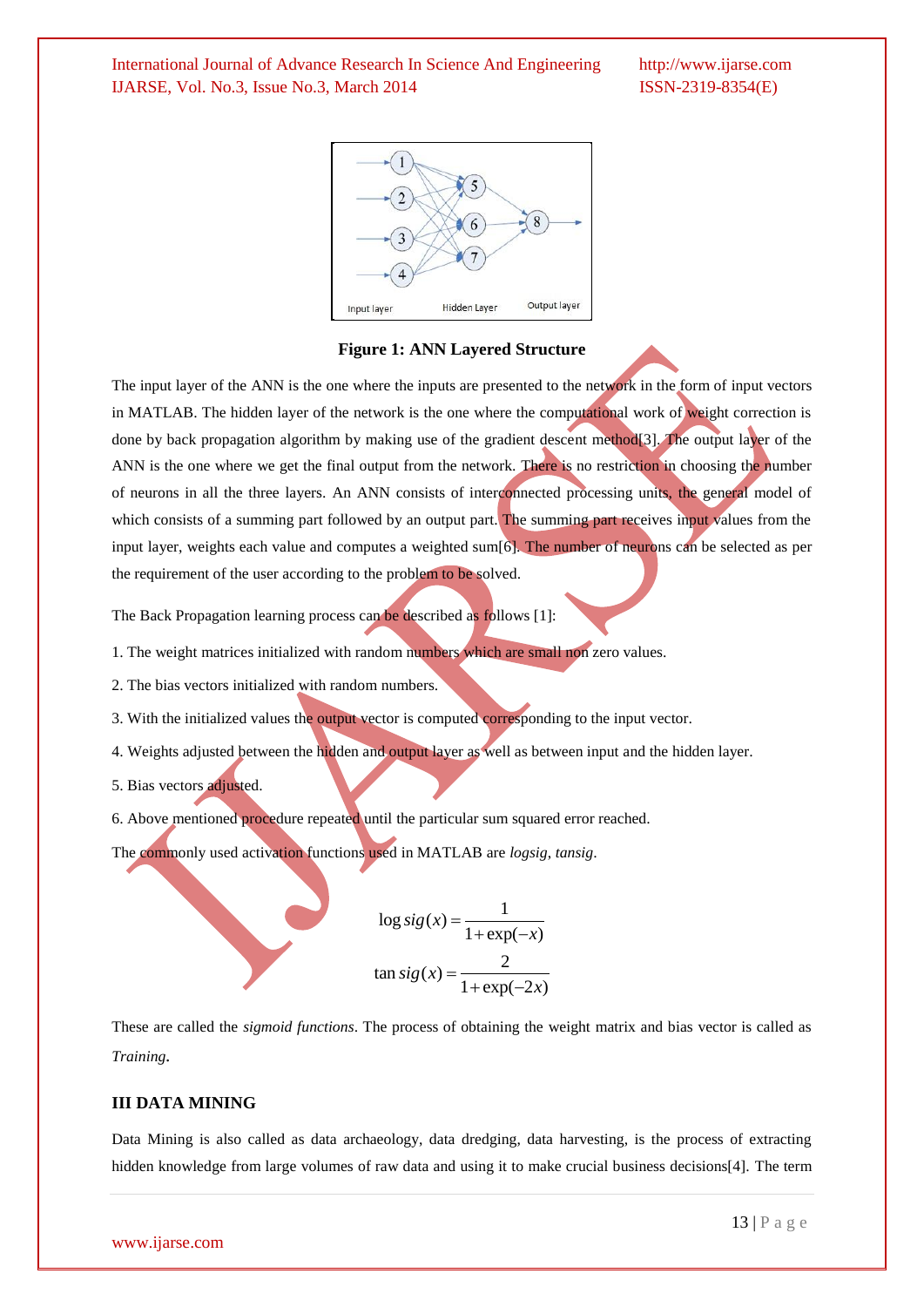has been stretched beyond its limits to apply any form of data analysis. The use of computer technology in decision support is now widespread and pervasive across a wide range of business and industry. This has resulted data in immense volume and proportion.

The data are typically a collection of records where each individual record may correspond to a transaction or a customer and the fields in the record correspond to attributes. Very often, these fields are mixed types with some being numerical and some symbolic [4]. Data mining and knowledge discovery in database are concerned with extracting models and patterns of interest from large databases. It has been mostly used by statisticians, data analysts and the management information system (MIS) communities [7].

#### **IV DATA SUMMARY**

#### **4.1 Data Sample**

The data of the real estate properties used here in this study was arranged in the form of four hundred sets of thirteen element input vector and one element target vector. The attributes that were considered for the evaluation of the real estate properties were their geographical area, circle rate, years since the property was constructed, the market rate etc. The target values that were presented for the purpose of training the network contained an estimated cost of the property.

# **4.2 Training and Testing the Data Sets**

For the purpose of analyzing the data, first a neural network was created using *newff* command in the neural network toolbox of MATLAB. This network consisted of the 18 hidden layer neurons. This network was given the input that was a set of 400 samples of real estate properties having 12 attributes in all. After creating the neural network, it was subsequently trained with the given sets of input and target vectors using the command line "*train(net, pInput, pTarget)"* in MATLAB. After the training process of the created neural network, the network was simulated using the command line *sim* in MATLAB, which generated the results in accordance to the input and target vectors.

As a property of the neural network toolbox presets in MATLAB, 60% of the input samples were used to train the neural network, 20% of the input samples were used for testing while the remaining 20% were used for the purpose of validation.

#### **V RESULTS**

#### **5.1 After Training the Network**

In all, the network took a total of 11 epochs to reach to the least mean squared error value, hence generating the results for the input data set with 6 validation checks. The post training analysis gave the value of slope 0.9109 which is equal to 1 in ideal case of perfect fit (output  $=$  target) and that of the correlation between the target and output to be 0.9455 which is also 1 in ideal case of perfect correlation, thus, depicting that the trained network reached close to that of the ideal case. The following figure 2 shows the post training analysis of the network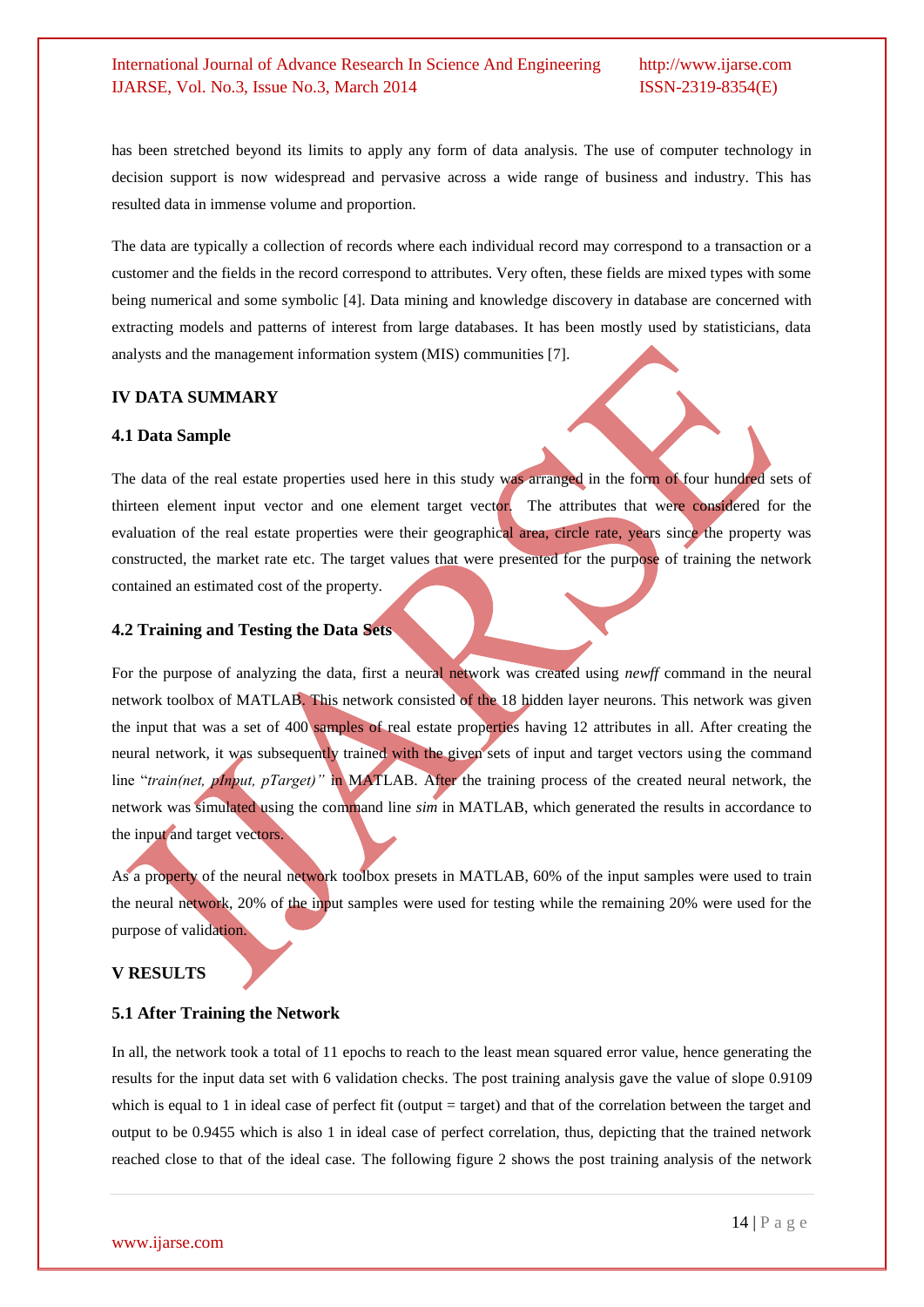that most of the target fitted into the line of the targets that were presented to the network, showing a good regression. The dotted line shows the ideal case of mapping (outputs generated = target outputs) while the red line shows the one actual mapping of the targets to that of outputs generated by the network.



**Figure 2: Post Training Analysis**

# **5.2 Estimation of Property Value**

After training the neural network with its performance depicted in figure 2, results were analyzed and verified based on various visualizations in MATLAB. The following figure 3 shows the clustering of the prices of the real estate properties that gives a good idea of the range of values in which most of the properties fall in consideration of the same kind of attributes for all the properties. Figure 3 shows that most of the properties lie in the range of 15 to 25 lakhs INR.





A more accurate estimate can be made from the results depicted in figure 4. It can be observed clearly that the properties that had the most common kind of attributes had the same prices and from figure it can be seen that majority of the properties lie in the range of 20 to 25 lakhs INR and an overall generalized result can be stated that most of the properties prices lie in the range of 15 to 25 lakhs INR.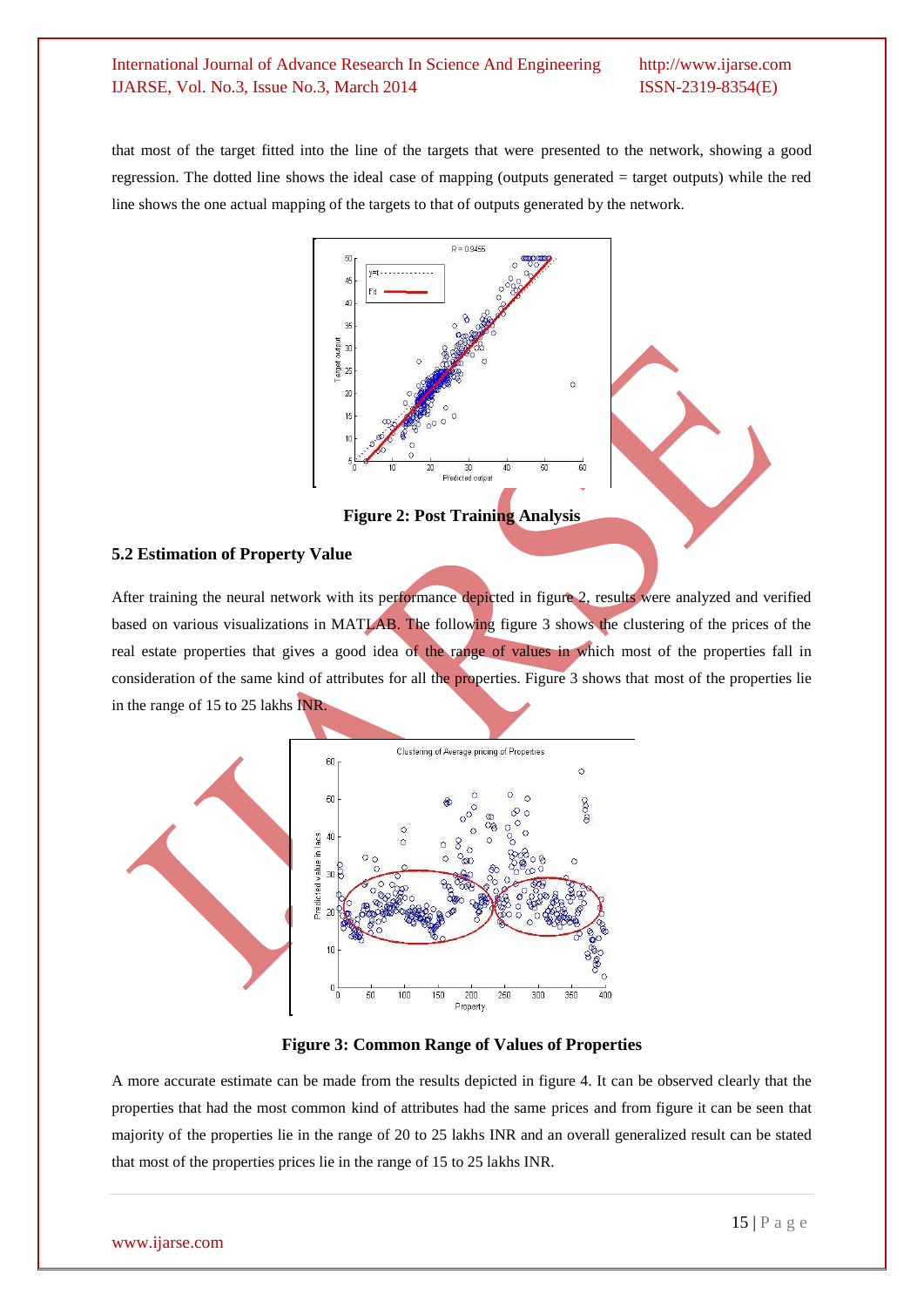

#### **Figure 4: No. Of Properties Vs Prices**

An average pattern of the property pricing can be seen from the following figure 5. This gives a good idea of the fact that what is average range of the majority of the properties.



**Figure 5: Average Pattern of Property Pricing**

# **VI SUMMARY OF RESULTS**

From the analysis mentioned in preceding sections shows that when a feed forward neural network was trained with a given set of input and target vectors, the network learned with a good precision, depicting results that were in compliance to the set of target outputs as shown in Fig. 2. Further results about the property pricing were analyzed through Fig. 3, Fig. 4 and Fig. 5. That majority of the real estate properties ranged between 15 to 25 lakhs INR.

#### **VII CONCLUSION**

The results from this study indicate that when data mining is done by a neural network model implemented through MATLAB, proves to be a good aid in carrying out reliable analysis of raw data. The ability to learn from given set of samples with a good precision and then generating the results in accordance to the target outputs being presented to the network shows that back propagation is an efficient method for studying the relationship between the input and output variables.